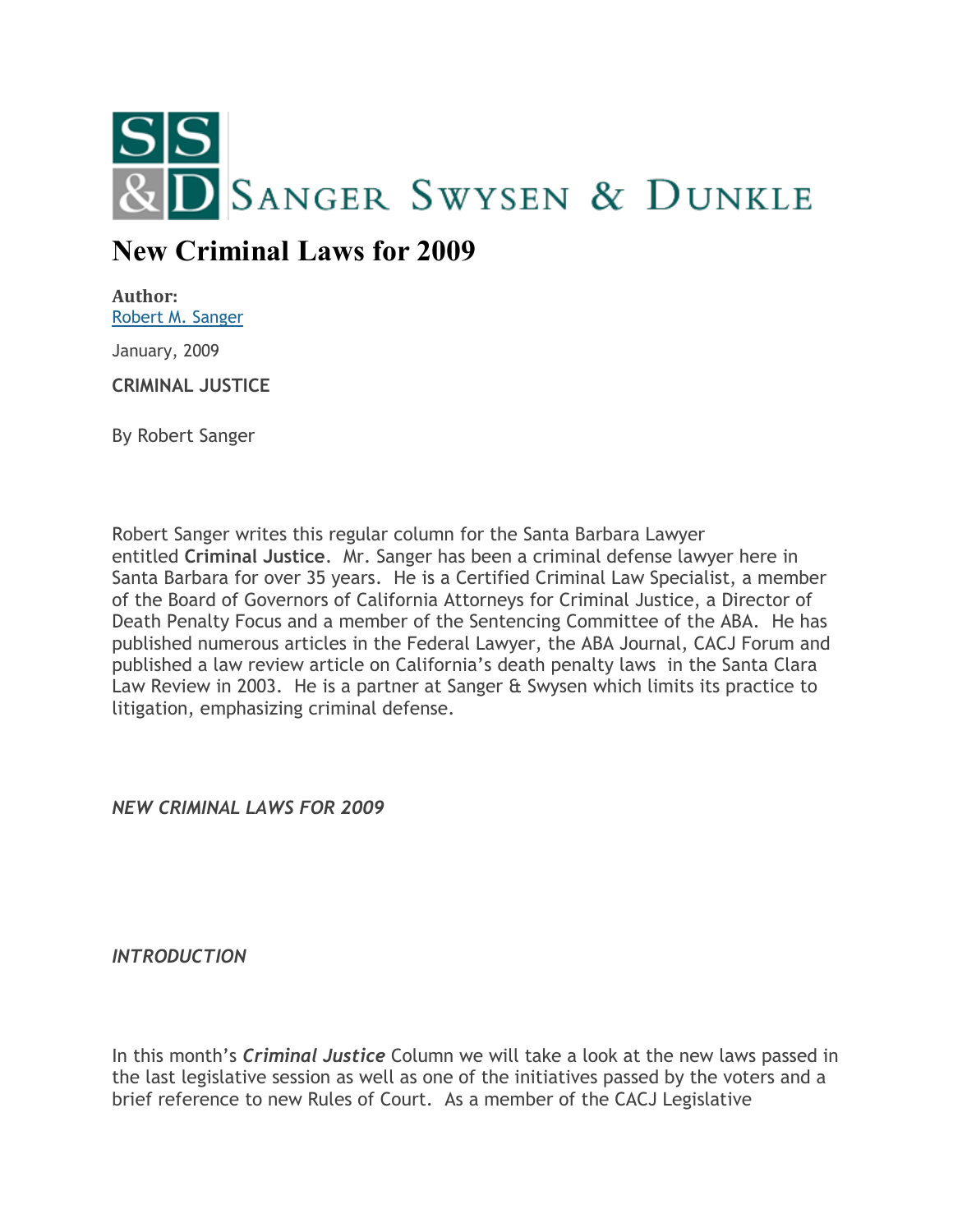Committee (and Co-Chair for the last two years), I have had the opportunity to see the legislative bills as they made their way through the Public Safety Committees and the Legislature itself. Less than 20 percent of the criminal justice bills proposed this year passed. The ones that did not make it – often ill-thought out or designed to advance the career of a legislator by putting her or his name on a get-tough-on-crime bill – were mind boggling. When you see first hand the taxpayers' money being spent on full-time legislators with full-time staffs and layers of bureaucracy, it has to make you wonder. How many new laws are really necessary each year, if any? But, that is the way it is.

For better or worse, the criminal law bills that were passed were fairly restrained this year. This year, as in recent years, there have been a plethora of bills that sought to add jail or prison time to existing crimes or to further expand the definition of existing crimes. This is the get-tough-on-crime stuff that looks good to voters in the promotional literature for the inevitable next campaign. This year, there was still a plethora of bills proposed but most were not passed. The big reason is that the legislators know that they can get publicity out of proposing this kind of legislation but, if they actually pass it, there is a tremendous cost. Most get-tough sounding bills would simply result in more people being warehoused in local jails and the state prison system. We already have one of the highest incarceration rates in the world and no one, except the correctional officers' union, wants to continue to fund it.

In any event, the laws that were passed should be of interest to practitioners, whether or not they specialize in criminal law. A complete history of all legislation -proposed, passed, signed or vetoed -- can be found at the Legislative Information index[.\[1\]](#page-8-0) Here are the highlights of the 2008 legislative session, a brief discussion of Proposition 9 passed by the voters and a briefer reference to the new Rules of Court as they pertain to criminal law..

## *SENATE BILL "40" CONTINUES TO LIVE*

We have followed the life of Senate Bill 40 for some time in the *Criminal Justice* column. This was the bill introduced in the 2007 session to deal with the holding of the United States Supreme Court in *Cunningham v. California*[.\[2\]](#page-8-1) The Court in *Cunningham*, it may be recalled, held that the triad of potential sentences for any determinate felony sentence was unconstitutional. In essence, the judge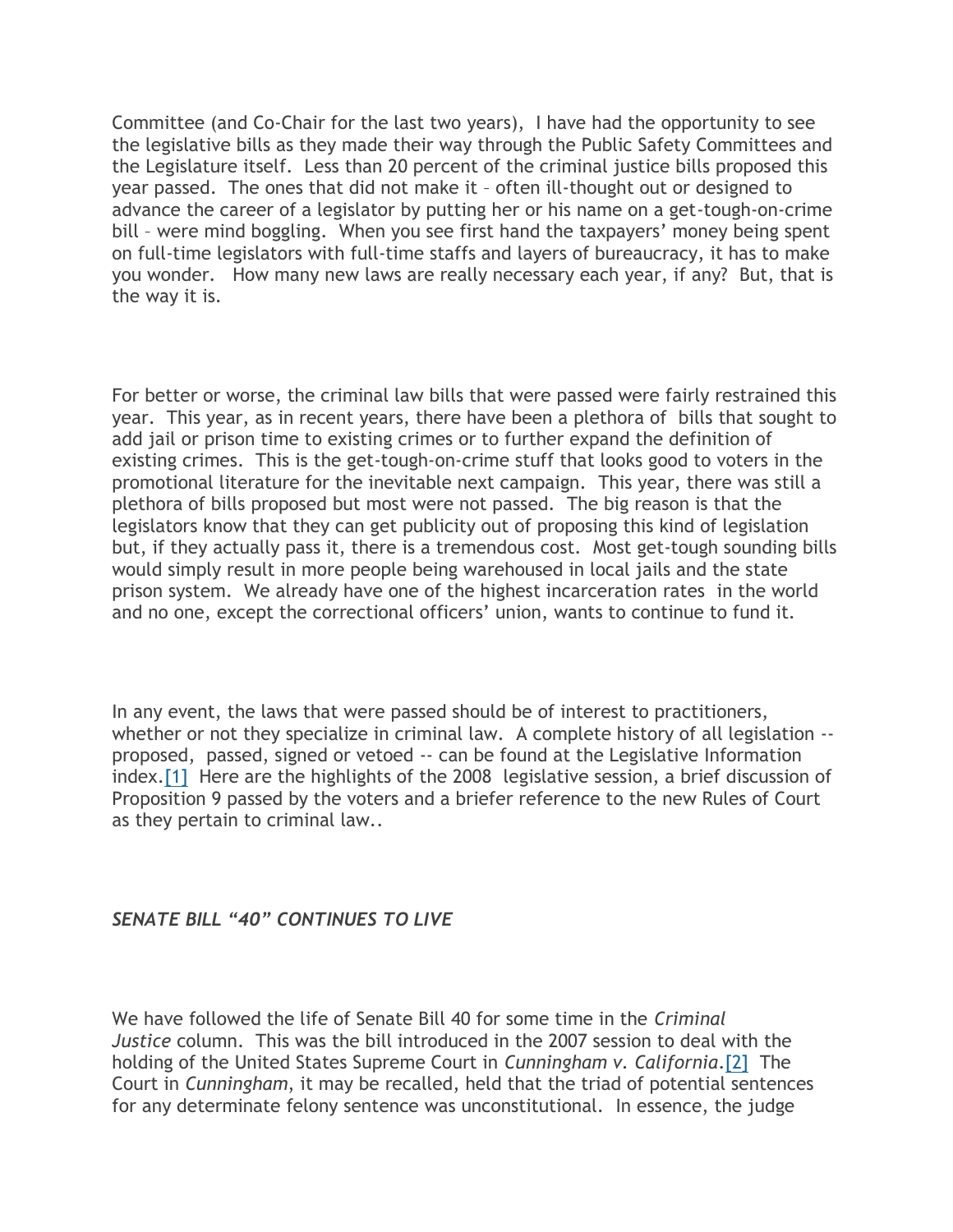imposing prison was mandated to choose the mid term of three potential sentences unless s/he found that mitigating circumstances outweighed aggravating (resulting in the lower term) or that aggravating outweighed mitigating (resulting in the upper term). The constitutional problem was that no jury had found beyond a reasonable doubt that these aggravating circumstances were true. Under the pre-Senate Bill 40 and pre-Cunningham law, a defendant could be punished for conduct found true only by a judge. Cunningham said you have a right to a jury trial on the factors giving rise to the upper term and, absent that, the upper term cannot be imposed.

Senate Bill 40 was a "quick fix" that simply allowed the judge to impose the upper term without making factual findings. The judge had only to state her or his reasons for the term. The original author, Senator Gloria Romero, recognized that the bill was not the final answer and the bill contained a sunset clause providing that it would be ineffective as of January 1, 2009 unless extended. The news is that the bill has been extended this year to January 1, 2011[.\[3\]](#page-9-0)

The back story, however, is that this is another temporary fix. The fact is that the Legislators, particularly State Senators who have time to learn about government in California (as opposed to the Assembly persons who are in and out on term limits), know that the sentencing system in California has to be overhauled. Hence, there has been an effort to create a Sentencing Commission. It is clear that there is no way that we can afford to continue to warehouse people, especially without real rehabilitative efforts. The cost of mindlessly increased sentences, particularly for non-violent offenders, is a shocking reality. The prisons are at over twice their capacity. The county jails are overcrowded and jailors are letting people out early. The Governor knows this as well but has his own idea of a commission to be controlled by his office.

So, the real news regarding Senate Bill 40 is that efforts to reform sentencing or to create a Sentencing Commission were unsuccessful this last year. The extension bill was, once again, a stop-gap. And we can expect that the idea of sentencing reform, and perhaps a Sentencing Commission, will be on the agenda again in 2009.

*PROPOSITION 9*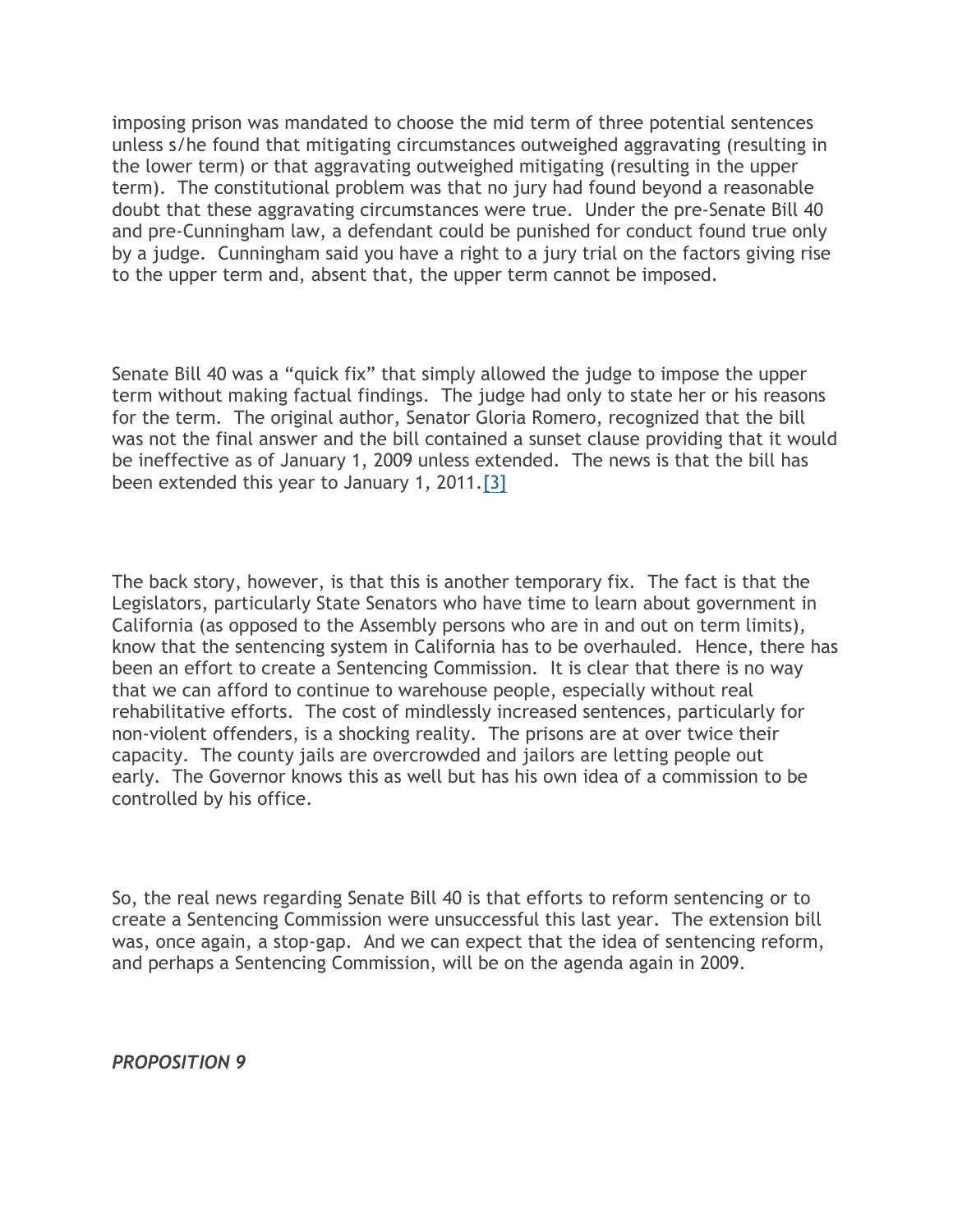The new "Victim's Rights" bill was passed by the public on November 4, 2008 and took effect the next day when certified by the Secretary of State. The warnings of such people as Madison and de Tocqueville regarding legislation by the uninformed public have gone unheeded in California with the initiative process. Worse yet, our Supreme Court starting with Brosnahan v. E[u\[4\]](#page-9-1) has managed to look the other way at initiatives that conglomerate legal changes under a catchy title. The "single subject" rule has been all but abrogated. If there was ever an idea behind the initiative process, it was to let the voters decide simple and fundamental issues on a single subject. What has happened is that convoluted and multi-faceted initiatives are put on the ballot that have titles the public cannot vote against. Remember Proposition 8 from 1981, the "Victims' Bill of Rights," or Proposition 115 of 1990, "The Victims' Speedy Trial Act." Proposition 9 also used "Victim's" in the title and, ironically, had more to do with actual victims' rights than the other two.

The first two "Victim's" propositions were sponsored by the California District Attorney's Association. Propositions 8 and, in particular 115, gave district attorneys a tremendous number of powers and rights – many of which could not get through the legislature[.\[5\]](#page-9-2) The CDAA could argue that victims were the beneficiary of some of P:roposition 8's and 115's provisions, in the sense it made convictions easier, but victim's rights, *per se*, were not the subject of the greater part of those initiatives. Ironically, the new Proposition 9 is more focused on actual victims' rights and powers. However, it was actually opposed by some prosecutors because it gave alleged victims too many rights and increased the burden on prosecutors' offices to implement them. Nevertheless, whatever the voters thought they were voting for this time, Proposition 9 passed.

First of all, most of the provisions of Proposition 9 were already law in California. For instance, the rights of victims to be present and to be heard at sentencing and to be advised of the progress of criminal proceedings existed but now have a constitutional basis. There is a provision that these rights are "enforceable" which may result in legal actions and other proceedings by particularly overzealous alleged victims and victims' lawyers against local prosecutors themselves. To an extent, legislation might be necessary to implement some of this but it is unlikely that there will be a considered consensus. Prosecutors' offices already have state and federally funded victims' advocate programs and much is done to keep alleged victims advised of proceedings and their rights.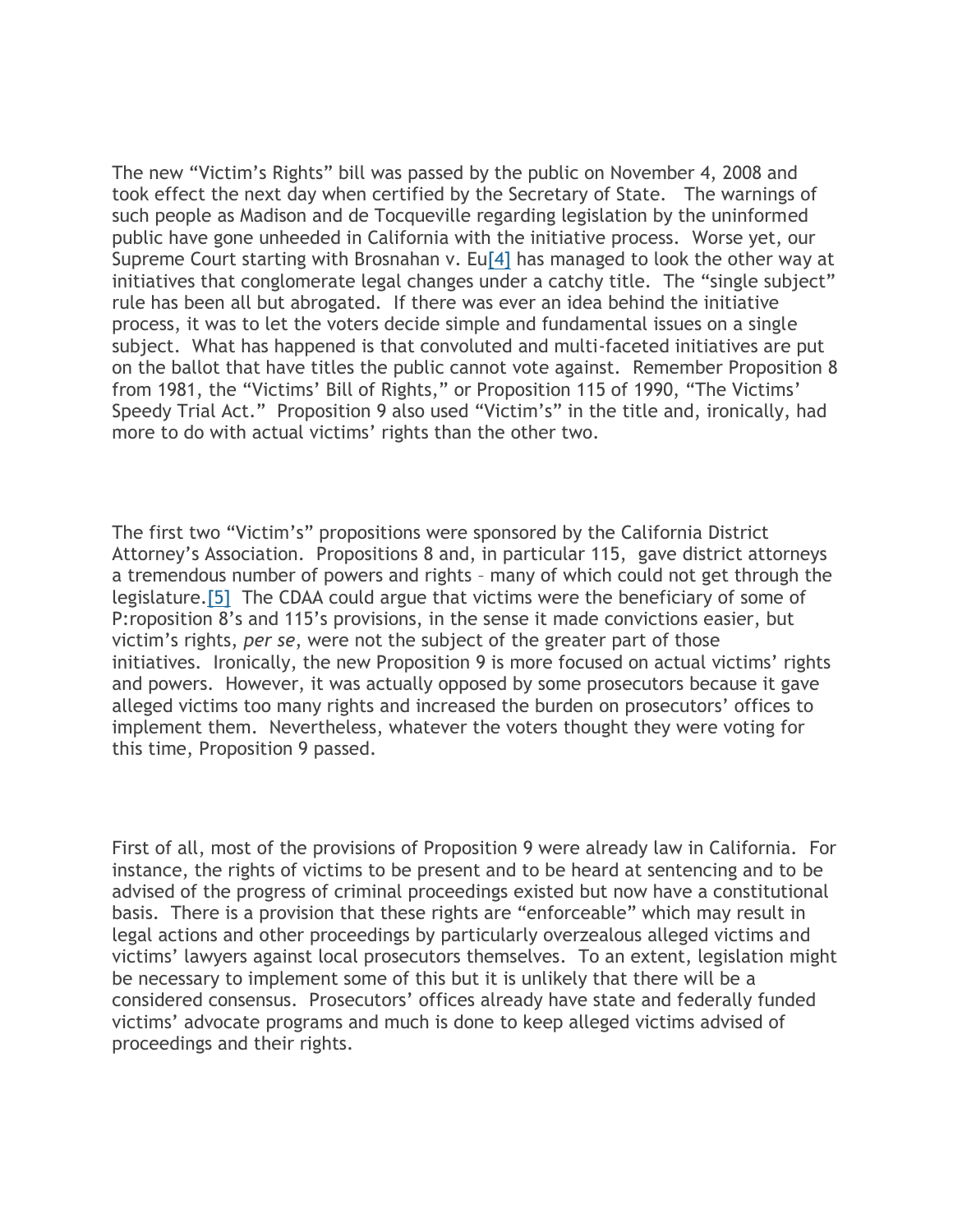There are seventeen paragraphs which are now inserted into the California Constitution, Article I, Section 28 and several of them do seem to expand the law. The effect of these provisions will have to be worked out in the courts since many of them are vague or create procedural rules that may place an alleged victim at odds with not only the defendant but with the prosecutor and the court. For instance, alleged victims theoretically can take appeals from decisions to continue cases and can possibly argue that they can interfere with negotiated resolutions of criminal cases.

Proposition 9 also has created significant changes in the parole process. Victims already have a central role in that process and victims and prosecutors are already invited to parole hearings. But this may be a further tool in the effort to effectively eliminate parole for people who are sentenced to life. As a practical matter, such people are currently not being released on parole. Even when it is recommended, the Governor generally overrides the parole board's recommendation. One of the provisions of this new proposition allows the parole board to extend the length of time between parole hearings to as much as 15 years.

There will be issues to be litigated on the part of the accused and the convicted regarding retroactivity and possible *ex post facto* challenges to Proposition 9. The Proposition also would seem to violate the "single subject" rule (*pace Brosnahan*) or the constitutional revision rule (per *Raven*) and is liable to be challenged on other grounds. Some of its provisions could be in direct conflict with other State and federal Constitutional provisions. And we can expect that alleged victims and their lawyers will be filing actions as well. In a perfect world (allowing for the imperfection of crime itself) only the guilty would be charged and all alleged victims would be actual victims. In our real world, it does not work this way and courts and prosecutors may rue the day of Propositions 9's passage. We will see.

*OTHER HIGHLIGHTS*

*Statute of Limitations on Felonies*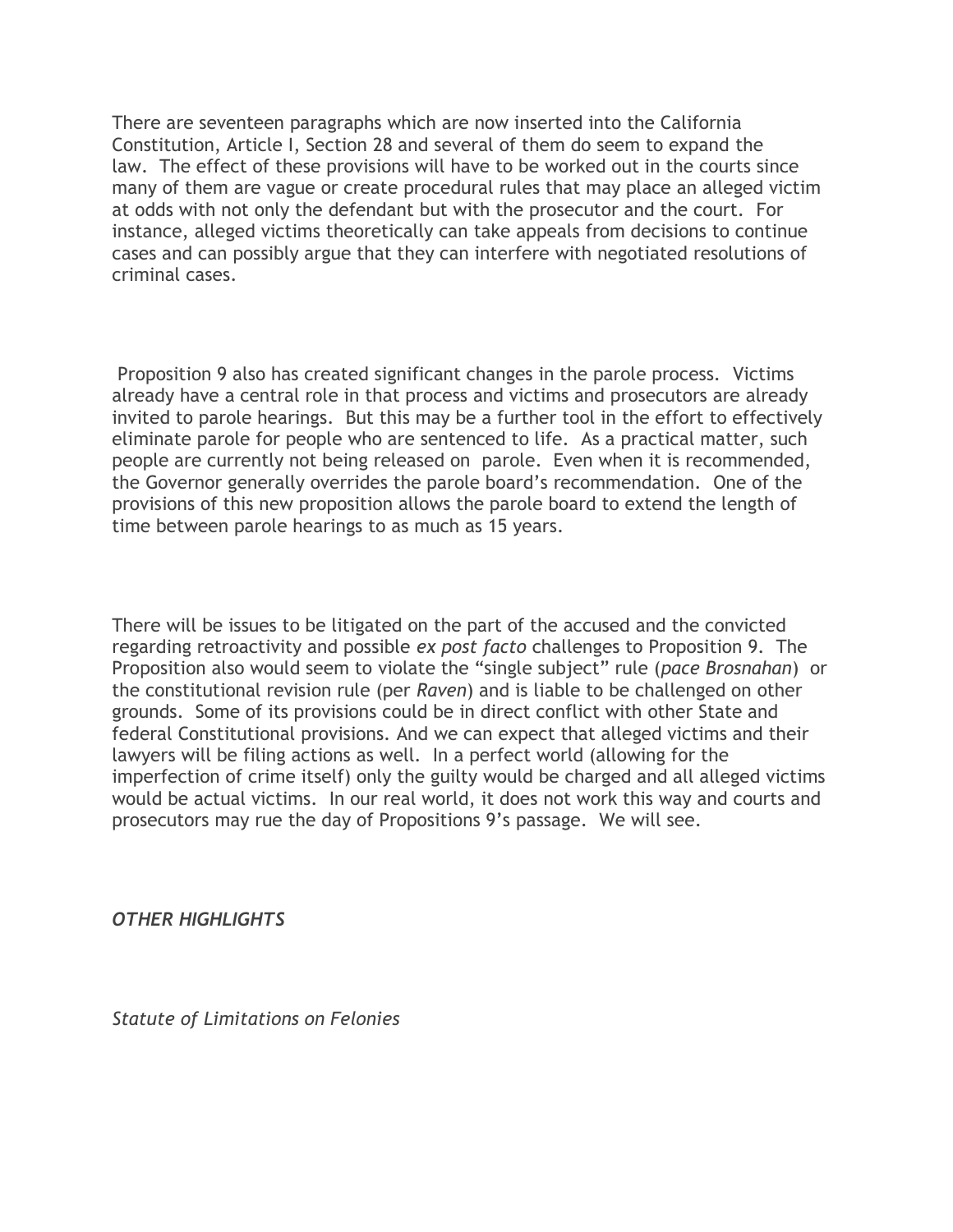One new law of interest is the amendment of Penal Code Section 804. Interestingly, until this amendment, the commencement of a criminal action in a felony occurred at the time of the filing of an Information or an Indictment. The idea was that, in a felony, either a complaint and preliminary hearing or a grand jury proceeding was necessary to screen cases before the actual criminal case proceeded. This was different than a misdemeanor where the prosecution could be commenced by the simple filing of a complaint.

While this makes sense on one level, there was an unintended consequence. If the prosecutors filed a felony complaint and did not seek an arrest warrant, the statute of limitations would not be tolled until the filing of the Information after a holding order at the preliminary examination. In cases, like complicated white collar matters with extensive pre-preliminary hearing litigation, the statute of limitations could run if the prosecutor was not paying attention. The new Penal Code 804 changes this. Felony cases are now officially commenced upon the filing of a felony complaint.

*Highway Workers and Academic Researchers*

Another series of statutes involves special protection for certain classes of people. There are special penalties for assault or battery of "highway workers" under Penal Code Sections 241.5 and 243.65. There is also a new Penal Code Section 422.4 that makes it a crime to publish the personal information of academic researchers for the purpose of exposing them to violence. Arguably these crimes are covered by existing law but these groups now have their own statutes.

*New Drugs to be Avoided*

It is true that bananas were never made illegal as a result of Donovan's reference to mellow yellow. But current legislators have decided that Khat should be illegal under Health and Safety Section 11377(b)(3). Khat is apparently a stimulant that causes excitement, loss of appetite and euphoria. Although this sounds like it could be advertised as a good thing by a major drug company during prime time, possession of Khat is now a misdemeanor. Another drug, known as sage of the seers, Salvio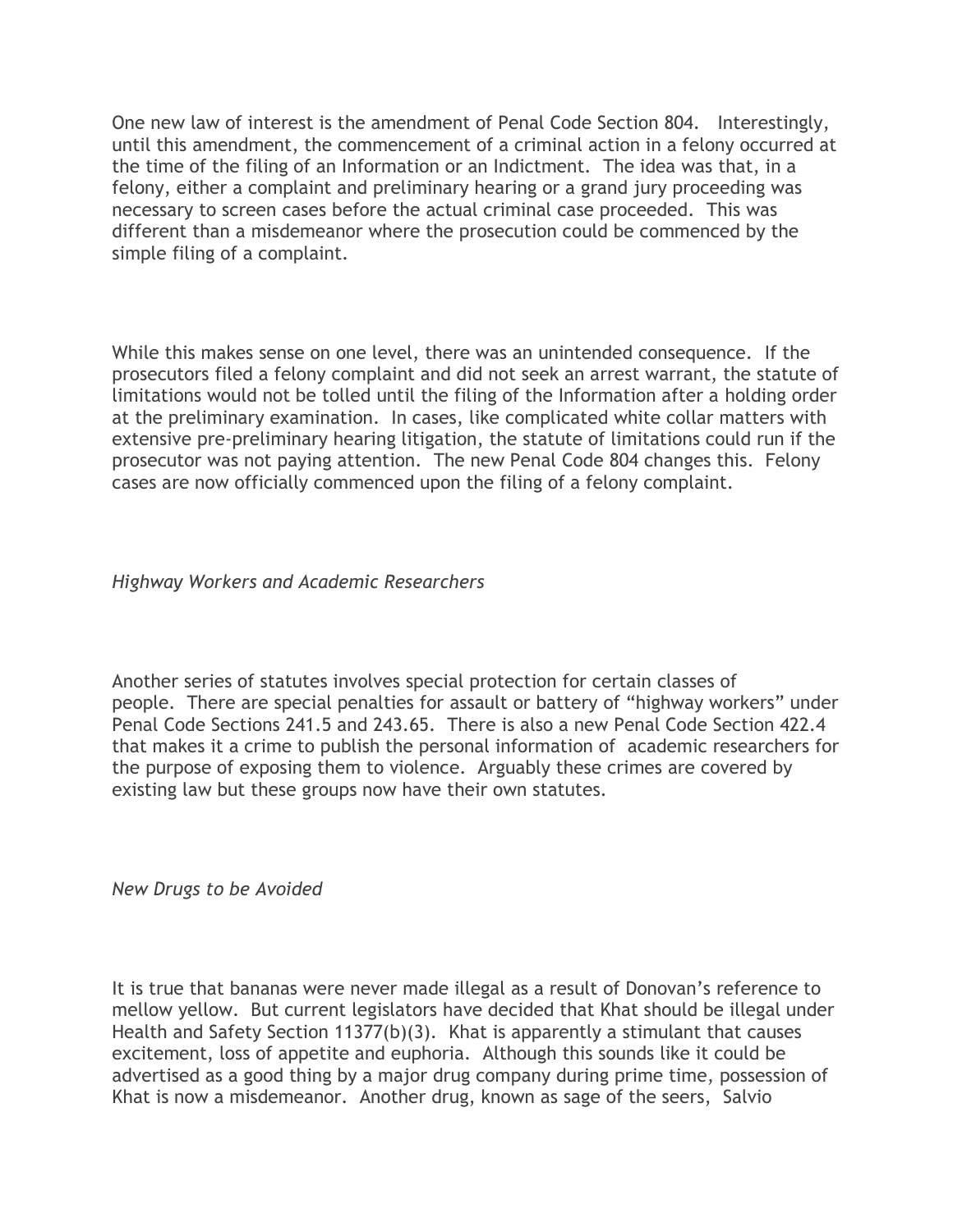Divinorum, is now made illegal under Penal Code Section 379 despite questions as to the wisdom of doing so.

*Driving Digitally*

If you have a GPS, Vehicle Code Section 26708 has been amended to allow a unit within a 5 inch square in the lower left corner of the windshield (for a left hand driver car) and a 7 inch square in the lower right corner. And for those of you who neither assault highway workers nor read their large illuminated signs, you are no longer allowed to text message while driving pursuant to Vehicle Code Sections 12810.3 and 23123.5.

*Weapons of Mass Distraction*

It has been illegal to possess or import an undetectable knife which undoubtedly made California a safer place. The legislature has now made the rest of the world safer by making it a misdemeanor to export undetectable knives according to Penal Code Section 12001.1. It is unclear how you could export them without possessing them but now we know we are covered.

"Brass" knuckles are now made illegal if they are made of hard paper or wood (Penal Code Section 12020.1) and it is now illegal to display an imitation firearm at public or private schools or colleges (Penal Code Section 12556). You may only possess a less than lethal weapon or stun gun at a college or university with the permission of the president or chancellor (Penal Code Section 626.10) and it is illegal to sell them to minors (Penal Code Section 12655).

*Electronic Stalking*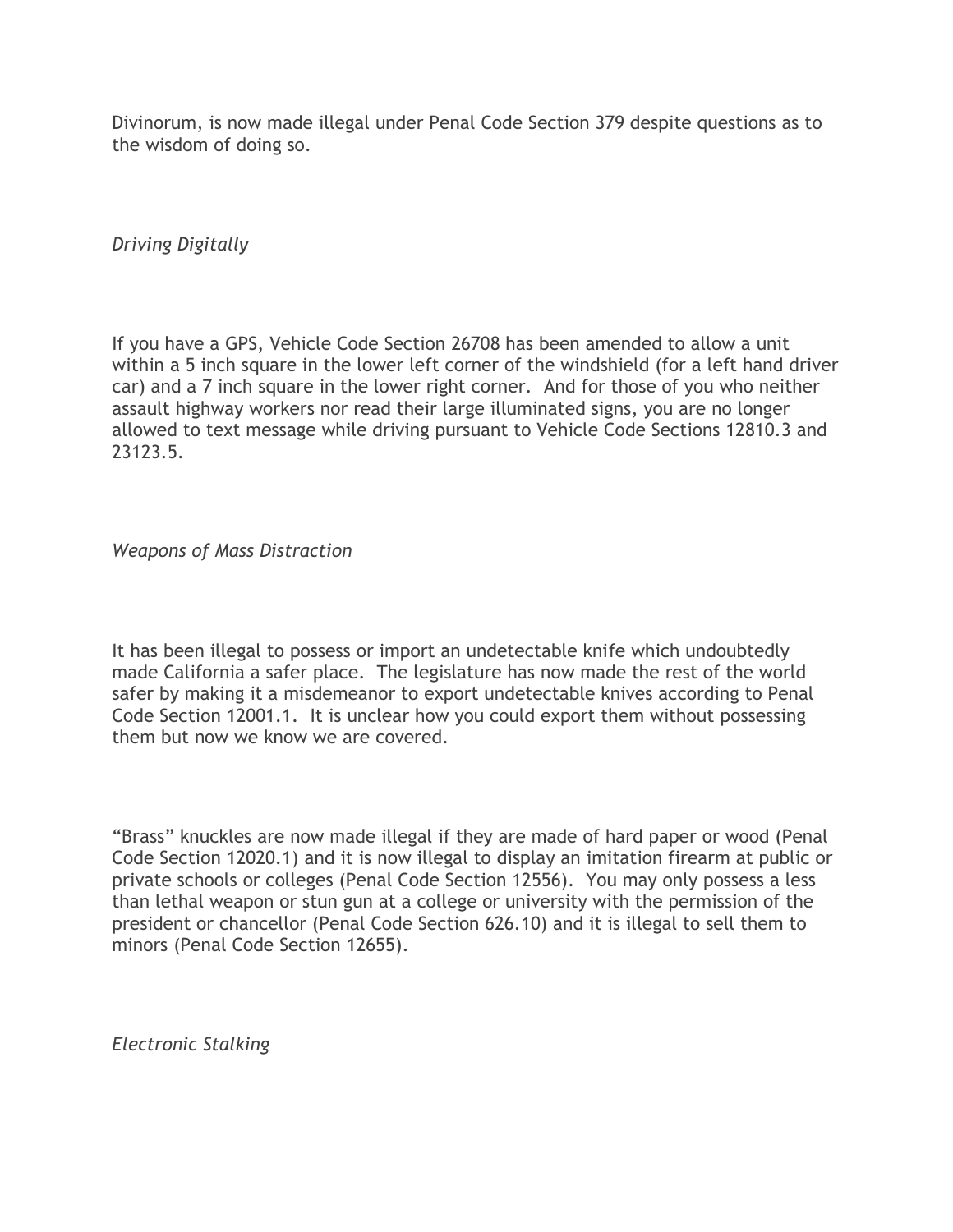There are a number of new crimes relating to radio transmissions, electronic piracy and internet threats against minors under 14 (Civil Code Sections 1798.79 to 1798.795, Penal Code Section 1202.4 and Penal Code Section 273i, respectively). But one of the major additions is an extensive electronic stalking statute under Penal Code Section 653.2. In essence, it punishes using an electronic communications device to intentionally place a person in fear of his or her safety or the safety of the person's immediate family. In addition, it is illegal to place information on the internet -- including using e-mail or hyperlinks or making material available for downloading -- that would harass another person and which would incite or produce an unlawful action.

*Drunk Driving*

The interlock device industry has lobbied successfully to require that their instruments be placed in vehicles as a result of a number of additional violations (Vehicle Code Section 23573). The court also now may require a device as a condition of probation in ordinary DUI's with "heightened consideration" in cases with a blood alcohol level of .15 or more (Vehicle Code Section 23575). In addition, the consequences of a "wet reckless" conviction are becoming closer yet to a drunk driving (Vehicle Code Section 23103.5).

*Consequences*

If someone violates any of these laws or any of the older ones, and is sent to jail, she or he should not invite anyone to visit who has a handcuff key or that person will be guilty of a misdemeanor (Penal Code Section 4575(d)). A variety of sex offenders will not be allowed to posses firearms (Penal Code Section 12022.3 and 12022.8) and probation will be prohibited to others (Penal Code Section 1203.065(b), 1203.067 and  $112021(c)(1)$ ). Furthermore, the sex offender web site law is amended to include names, pictures and addresses of people convicted of a larger list of crimes (Penal Code Section 290.46).

*My favorite*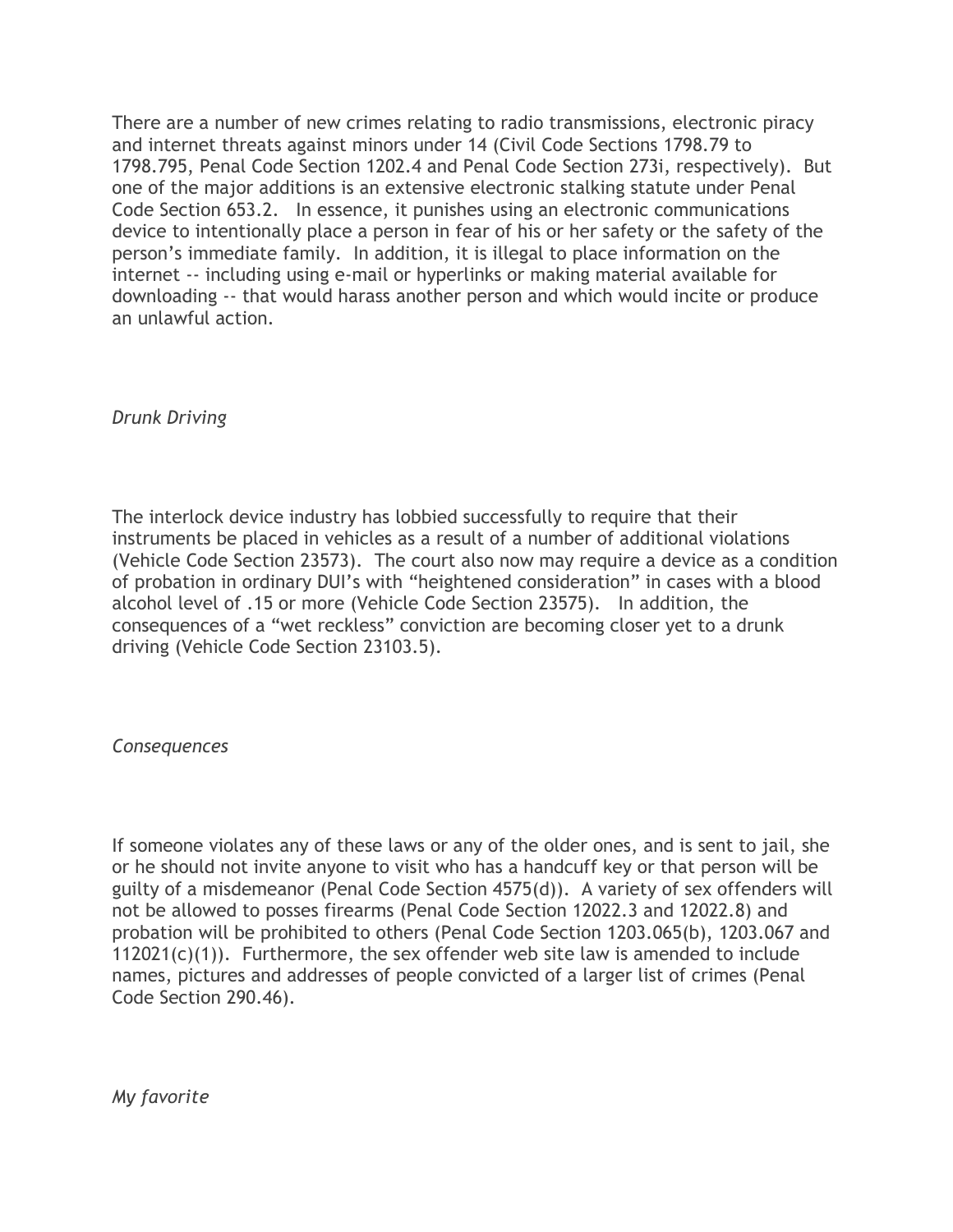There are several other criminal law related statutes pertaining to such things as vandalism, public housing fraud, domestic violence and gangs. Most are more technical than substantive. But, my favorite of the year is the addition of Penal Code Section 496e which makes it a crime to possess, buy or receive stolen fire hydrant parts – this would already be a crime but now fire hydrants have their own code section joining the ranks of highway workers and academic researchers.

*Rules of Court*

Finally for the new year, there has been a substantial revision of the California Rules of Court for misdemeanor and infraction appeals and writ petitions. The Judicial Council has also created and revised a number of forms in these same areas. The changes are too numerous to examine here but it appears that it will make the process a bit more user friendly.

*CONCLUSION*

We might ask, do we need a full time legislature and its incredibly expensive staff, overhead and bureaucracy? You might also ask, do we need the initiative process? Or maybe you think it is just fine. Either way, like every year, we have to get caught up on the new laws – I hope this gives a start to criminal practitioners and those who want to know.

<span id="page-8-1"></span>[2] 549 U.S. \_\_\_, 172 S.Ct. 856 (2007)

<span id="page-8-0"></span><sup>[1]</sup> [http://www.leginfo.ca.gov](http://www.leginfo.ca.gov/)